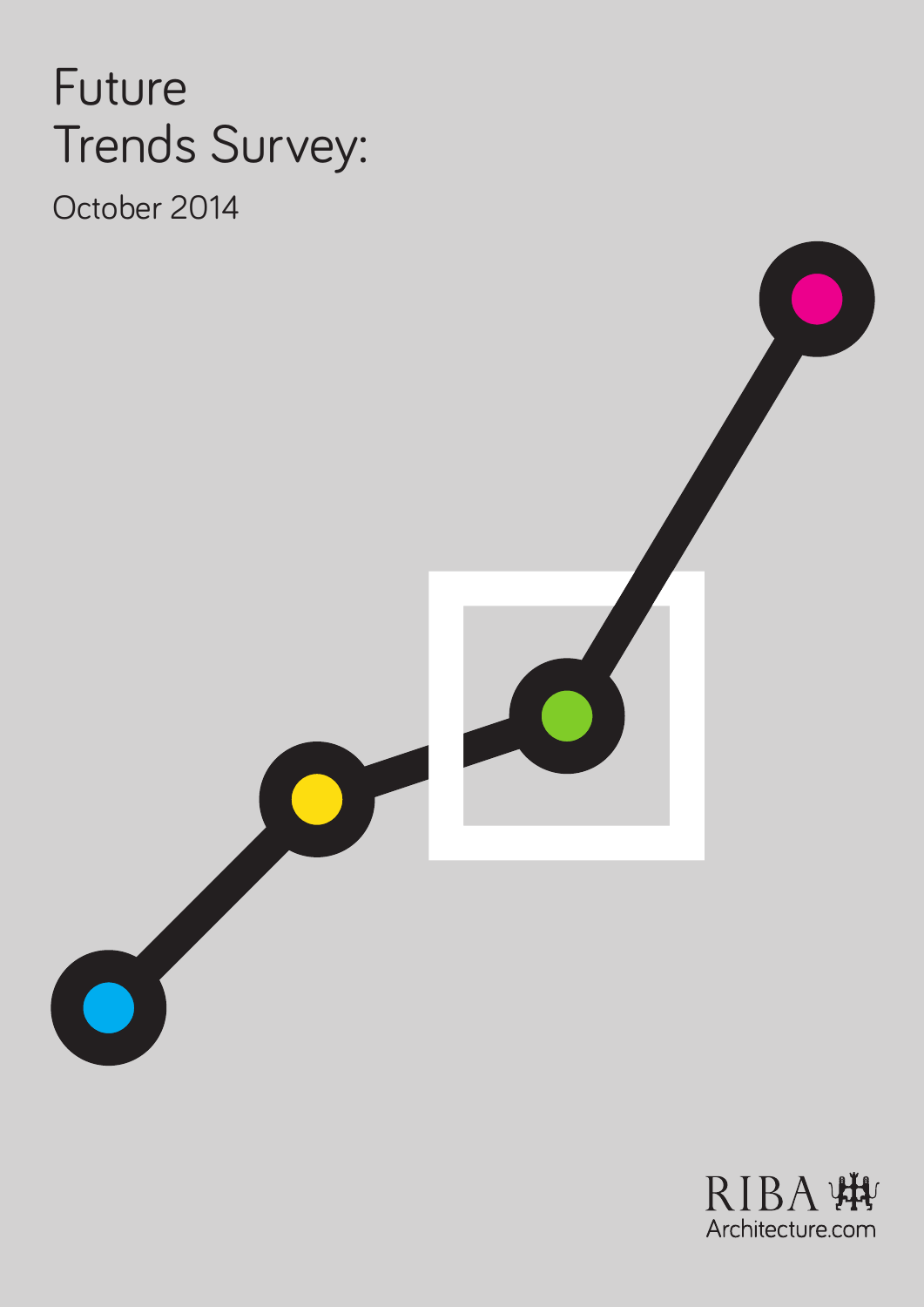was launched in January 2009 to monitor business and employment trends affecting the architects' profession. Participants give monthly predictions for overall workload and staffing levels over the next three months, and are also asked about their workload predictions in key sectors: private housing, commercial, community and public sector. In addition practices are asked on a quarterly basis about their current workload and staffing levels. The Survey is carried out by the RIBA in partnership with the Fees Bureau. Results of the Survey, including a full graphical analysis, are published each month on www.architecture.com

> The following is a summary analysis of the results from the October 2014 Survey returns.

#### Future workload (July 2014)

How do you expect the architectural workload in the organisation you work in or own to change over the next three months.

## **Overall**

| Expect        |     |
|---------------|-----|
| Decrease      |     |
| Stay the same |     |
| Increase      |     |
| <b>TOTAL</b>  | 100 |
| Balance       |     |

(The definition for the balance figure is the difference between those expecting more work and those expecting less.).

The RIBA Future Trends Workload Index increased substantially this month, standing at +37 in October 2014 compared to +29 in

September 2014, representing the second highest ever workload forecast balance figure.

Overall confidence levels about future workload prospects for architects continue to be very positive across the whole of the UK, ranging from +28 in Wales and the West to +80 in Scotland.

In terms of practice size, small practices  $(1 - 10 \text{ staff})$ , with a balance figure of  $+32$ . remain positive about the outlook for future workloads, but medium-sized practices  $(10 - 50$  staff) with a balance figure of  $+67$ and large-sized practices (51+ staff) with a balance figure of +60 are even more optimistic about the likely shape of their medium term order books.

## The following graph plots the RIBA Future Workload Index over time:

## **Notes**

The balance figure is plotted here. The definition for the balance figure is the difference between those expecting more work and those expecting less.

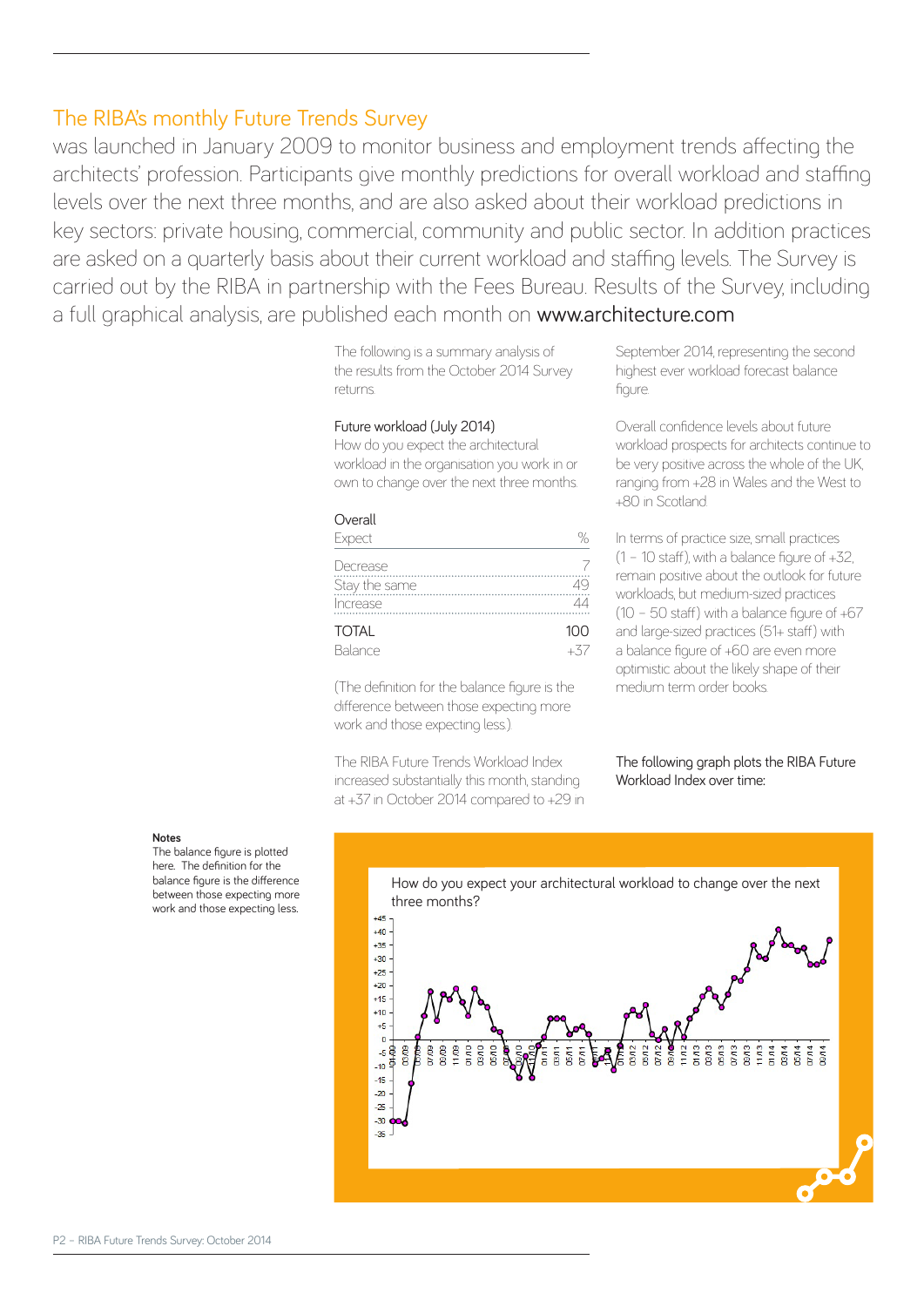was launched in January 2009 to monitor business and employment trends affecting the architects' profession. Participants give monthly predictions for overall workload and staffing levels over the next three months, and are also asked about their workload predictions in key sectors: private housing, commercial, community and public sector. In addition practices are asked on a quarterly basis about their current workload and staffing levels. The Survey is carried out by the RIBA in partnership with the Fees Bureau. Results of the Survey, including a full graphical analysis, are published each month on www.architecture.com

## In terms of different work sectors, the

private housing sector forecast continued its upward trend, rising from +30 in September to stand at +34 in October 2014. The commercial sector forecast was unchanged at +19 this month. Both the public sector forecast (balance figure +4) and the community sector forecast (balance figure +4) fell back slightly in October.

The recovery in architectural workloads continues to be driven by the private housing and commercial sectors, but there is also a sense that the outlook for public sector work is at least stable at present and more predictable than it has been in recent years.

> The following graph tracks the sector predictions in the RIBA Future Trends Survey over time:

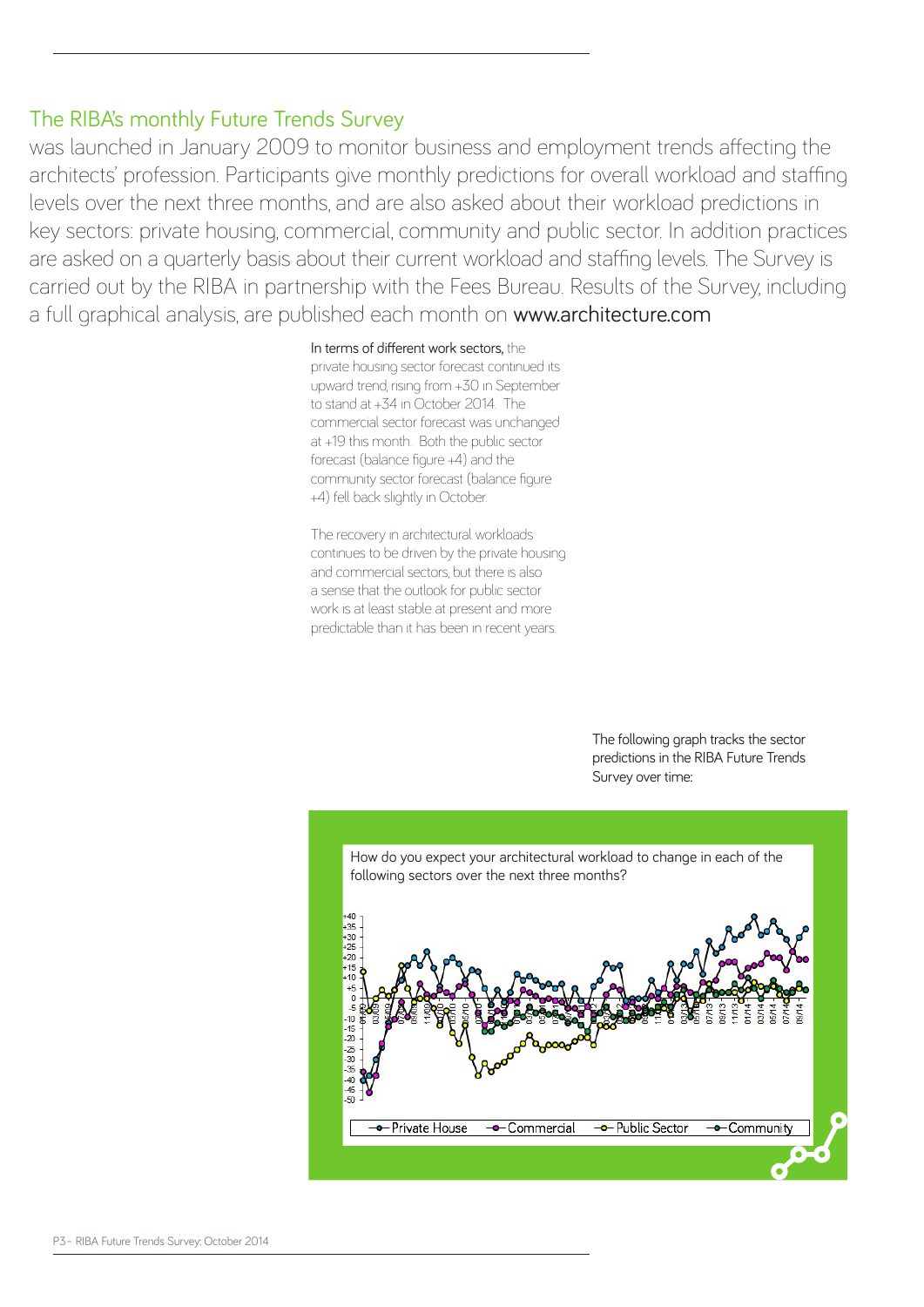was launched in January 2009 to monitor business and employment trends affecting the architects' profession. Participants give monthly predictions for overall workload and staffing levels over the next three months, and are also asked about their workload predictions in key sectors: private housing, commercial, community and public sector. In addition practices are asked on a quarterly basis about their current workload and staffing levels. The Survey is carried out by the RIBA in partnership with the Fees Bureau. Results of the Survey, including a full graphical analysis, are published each month on www.architecture.com

#### Future staffing levels (July 2014)

How do you think the number of permanent architectural staff employed in your organisation will change over the next three months?

| Permanent Staff | ℀   |
|-----------------|-----|
| Decrease        |     |
| Stay the same   |     |
| Increase        | 18  |
| <b>TOTAL</b>    | 100 |
| Balance         |     |

(The definition for the balance figure is the difference between those expecting to employ more permanent staff in the next three months and those expecting to employ fewer.)

The RIBA Future Trends Staffing Index decreased marginally this month, falling to +14 in October 2014 compared with +15 in September 2014, but remaining strongly in

positive territory, with only 4% of practices predicting a decrease in overall permanent staffing levels over the next quarter. However, we are not yet seeing this confidence manifest itself in a significant increase in aggregate staffing levels across the profession. Our practices overall report that their workforce is just 2% larger than it was twelve months ago.

In October 2014, the percentage of our respondents reporting that they had personally been under-employed in the current month was down considerably to 12%; this is the lowest under-employment figure we have reported since the RIBA Future Trends Survey began in January 2009.

## The following graph plots the RIBA Future Trends Staffing Index over time:

#### **Notes**

The balance figure is plotted here. The definition for the balance figure is the difference between those expecting to employ more permanent staff in the next three months and those expecting to employ fewer

How do you think the number of architectural staff employed in your organisation will change over the next three months? - Permanent Staff